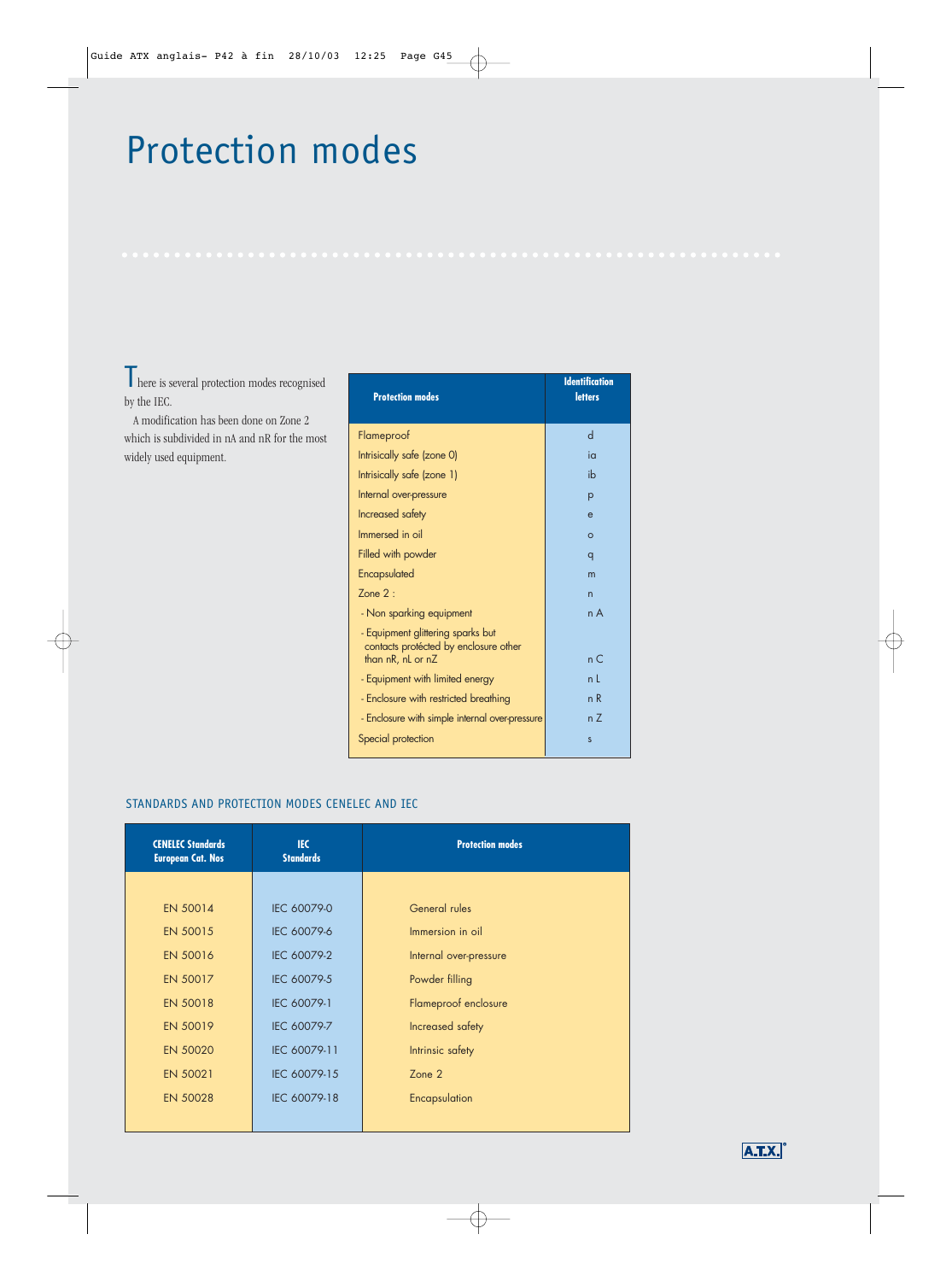# Increased safety «e» electrical equipment

# Definition

Method of protection applicable to electrical equipment such as light fittings, sockets, switches, etc, which consists of preventing the occurrence of any accidental ignition. The construction principles for increased safety "e" equipment are as follows :

- Use of high-quality insulation materials - Specially dimensioned air line leakage

- distance and creepage distance
- Electrical connection which cannot become loose
- Minimun IP54 weatherproof protection of the enclosure
- Respect of the temperature classes
- Conformity of cable entries
- Labelling.

#### Use

All increased safety «e» equipment is designed such that it does not cause arcs or excessive temperatures capable of likely to ignite an explosive atmosphere. It is therefore suitable for all gas groups (A, B and C). These groups do not appear on the equipment

labelling.

# Temperature class

For increased safety «e» equipment, the temperature to be taken into account is that of the hottest point of the equipment as a whole, and not the external temperature. There are six temperatures classes: T1, T2, T3, T4, T5, T6 (see "Marking").

# Marking

The marking of increased safety « e » equipment must bear information stipulated by the 94/9 CE ATEX Directive for Europe and IEC 60079-0 for the rest of the world.

Examples for this information are :

# **II2G EEx e II T6**

- Surface industry **I I**
- Equipement category
- 2 corresponding to zone 1 **2**



Equipment designed to operate in an explosive atmosphere. **EEx**

(Products certified ATEX are marked EEx and marked Ex for the products certified IEC).

This letter refers to the increased safety protection mode . **e**

This is the electrical equipment

group according to its destination. There are two groups : **II**

Group I

- Electrical equipment intended for underground work in mines with explosive atmospheres

#### Group II

- Electrical equipment intended for surface work with explosive atmospheres

| Type FLP<br>096540                                                                         |  |
|--------------------------------------------------------------------------------------------|--|
| $2 \times 36$ W<br>Noisy le sec - FRANCE                                                   |  |
| $(C \in 008)$ (x) $(12 D \cdot (T = 85^{\circ}C))$ IP 66/67 - IK10<br>230 V 50 Hz - 0.45 A |  |
| (LCIE 02 ATEX 6067)<br>- 20°C $\le$ Ta > 55°C N° 0312345                                   |  |

*Example : marking for a product conforming to European Directive 94/9/CE, compulsory starting from July 1st, 2003.*

It is the temperature class of the equipment. It indicates the maximum temperature during operation (while respecting a safety margin in the event of an accident involving the air-conditioning or ventilation). **T6**

There are six temperature classes in this table :

| <b>Temperature</b><br>člass | <b>Maximum</b><br>temperature |
|-----------------------------|-------------------------------|
| TI                          | $+450$ °C                     |
| T <sub>2</sub>              | $+300$ °C                     |
| T <sub>3</sub>              | $+200$ °C                     |
| <b>T4</b>                   | $+135$ °C                     |
| T5                          | $+100 °C$                     |
| T6                          | $+85$ °C                      |

### Cable entries

These are created by screwing the cable gland directly onto the enclosure or, for untapped holes, by fixing with a locknut.Holes which are not used for cable entries must be blanked using the appropriate blanking plugs.



*Cable entry by screwing directly onto enclosure.*

# Weatherproof seal

The equipment has a protection index of at least IP 54 ; it is therefore important to ensure that the weatherproof seal is in good condition when the product is installed.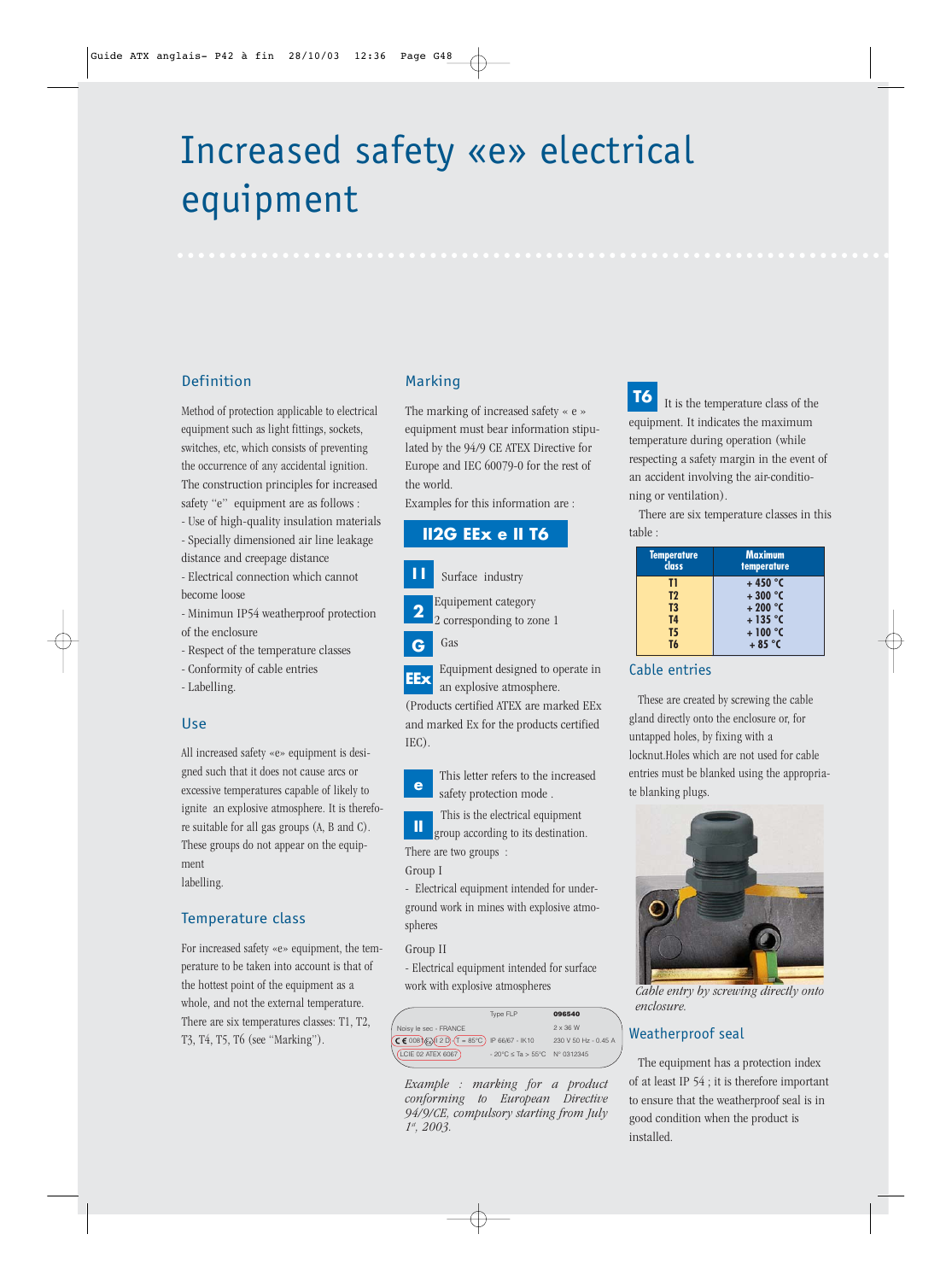|                                                              | Réf. 948 05<br>$N^{\circ}$ : 03123457                |  |
|--------------------------------------------------------------|------------------------------------------------------|--|
| Noisy le sec - France Type FLd                               | LCIF 97 ATFX 6012 230 v 50 Hz 0.45 A                 |  |
|                                                              | II 2 G - EEx d II B T6 Ta = $20^{\circ}$ C / + 55 °C |  |
| $II 2 D - T 85^{\circ}C (T6)$                                |                                                      |  |
| Fx d II B T6 LCIE N° 386 343                                 |                                                      |  |
| DELALD'ATTENTE AVANT OUVERTURE                               |                                                      |  |
| TIME BEEORE OPENING30 min                                    |                                                      |  |
| TIFMPO DE ESPERA ANTES DE LA APERTURA                        |                                                      |  |
| NE PAS OUVRIB SOUS TENSION                                   |                                                      |  |
| Classe I                                                     | DO NOT OPEN WHEN ENERGIZED                           |  |
| IP 66/67                                                     | NO ABRIR BAJO TENSION                                |  |
| 2 LAMPES A CULOT G13 / 2 G13 SOCKET LAMPS / 2 CASOUILLOS G13 |                                                      |  |
| (CEI 61 - 1) - 2 X 36 W                                      | $DIP.B$ 21/22 TB = T6                                |  |
| LCIE nº 405 685                                              | DIP.A 21/22 TA = T6                                  |  |

*Example : marking for a product conform to European directive 94/9/CE, compulsory starting from July 1st, 2003.*

#### Cable entries

These are created by screwing the cable gland directly onto the enclosure. It is necessary to lubricate the thread and to ensure that at least 5 threads are engaged.

Holes which are not used for cable entries must be blanked using the appropriate blanking plugs.



## Connection terminals

The certificate of conformity does not stipulate the type of terminals to be used in a flameproof enclosure. Only the connection precautions given in the technical data

sheets need to be followed.



## Lighting

In lighting equipment use only lamps of the type and power specified for that equipment.

# Lubrication of flamepath

The equipment is supplied with the joint flanges lubricated. When the equipment is installed, the path must be lubricated to keep them in good condition. Use a non-hardening, anti-corrosive grease.

- For the flange and spigot path on boxes and enclosures : multi-purpose grease, for use at temperatures -  $30$  to  $+130^{\circ}$ C, such as Antar multi-purpose, ELF multi, ELF epexelf, Loctite GR 125.

- For the flange and spigot path on the luminaires : silicone paste, for use at temperatures - 40 to + 200°C, such as Rhône-Poulenc Rhodorsil 408 etc.

-For threaded path : graphitic mineral grease, for use at temperatures -  $30$  to  $+150^{\circ}$ C, such as : Loctite GR 135, Molydal M 03.

# ATX advice

- Always read the installation and user's instructions provided with the equipment before starting installation work.

- Always use ATX original spare parts for repair work, in order to keep the equipment in good working condition and to maintain the protection mode.

- For a good maintenance, keep the technical data sheets and the EC declarations of conformity.

#### Recommendations for assembly

In order to successfully retain the flameproof character of the equipment :

- Care must be taken before starting up to ensure that all the screws for closing the covers and cable entries are firmly tightened.

- Modification of the original predrilled holes is prohibited.



### Maintenance (in France)

Extract from article 4 in the December 20, 1988 order, modified by the January 10, 1999 order : « Interval between inspections is fixed at one year in rooms and work positions at which there are risks of degradationn fire or explosion, etc...»



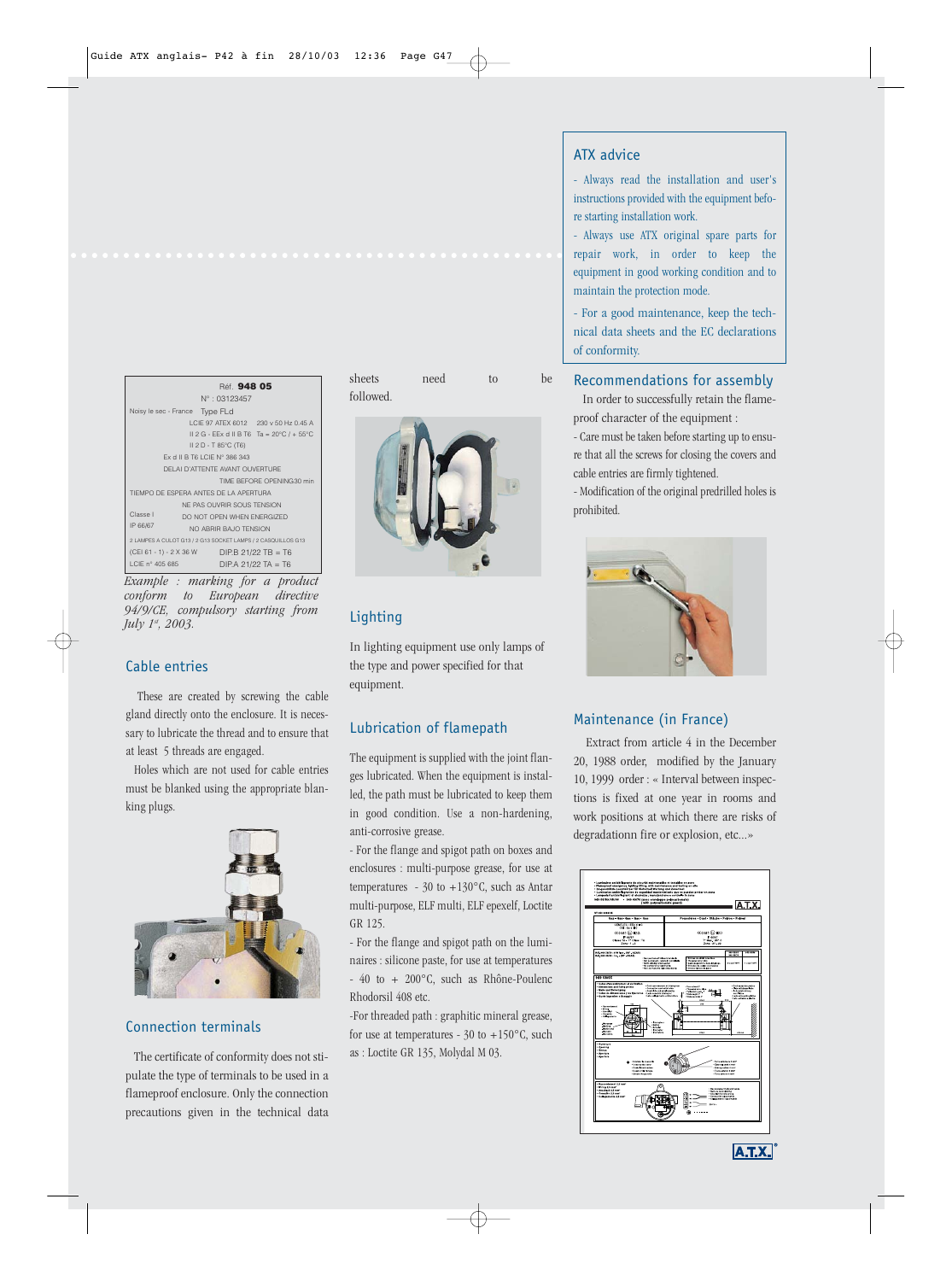# Flameproof «d» equipment

### Definition

A flameproof enclosure must be able to fulfil three criteria :

• Contain an internal explosion without permanent distortion.

• Guarantee that the explosion cannot be transmitted to the surrounding atmosphere.

• Exhibit a temperature at all points on the surface which is lower than the spontaneous ignition temperature of the surrounding gases or vapours.

# Explosion group of a flameproof enclosure

Experimental studies of explosions has shown that there are values for the flange width (L) and for the gap (i) which make it impossible for an explosion to spread outside an enclosure which is not perfectly tight.

These values are directly linked to the explosive capacity of the atmosphere in question, and are classed in 4 groups : I, II A, II B or II C (see «Marking»).



- For example, the value of the gap «i» for a flange 12.5 mm long and for a volume < 100 cm3, dependent on the explosion group, is as follows :

| : $\leq$ 0.4 mm (flanged path) |
|--------------------------------|
|                                |

- II A  $: \leq 0.3$  mm (flanged path)
- II B  $: \leq 0.2$  mm (flanged path)
- II C  $: \leq 0.15$  mm (spigot path)

All the values for the gap «i» as a function of the seal «L» are given in the CENELEC EN 50 018 standard.

#### Temperature class

The flameproof enclosure must not exhibit temperatures on its external surface which are capable of becoming sources of spontaneous ignition. Equipment is therefore classified according to their maximum external temperature. There are six temperature classes : T1, T2, T3, T4, T5, T6 (see «Marking»).

#### Marking

The marking of flameproof « d » must bear the information stipulated by the 94/9 CE ATEX Directive for Europe and CEI 60079-0 for the rest of the world.

# **II2G EEx d IIB T6**

Surface industry **II**

- Category 2 corresponding
- to zone 1 **2**

#### Gas **G**

Equipment designed to operate in an explosive atmosphere . **EEx**

(Products certified ATEX are marked EEx and marked Ex for the products certified IEC).

This letter designates the mode of protection by flameproof enclosure. **d**

The construction of this enclosure must be such that it withstands the pressure of a possible internal explosion and prevents it from spreading to the exterior. It is characterized in particular by the dimensions of its seals and gaps.

This is the electrical equipment group according to its destination. There are two groups : **II**

#### Group I

- Electrical equipment intended for underground work in mines with explosive atmospheres

#### Group II

- Electrical equipment intended for surface work.

Subdivision of gases (see p. 30) taken into account for the dimensions of flamepath. **B**

It is the temperature class of the equipment. It indicates the maximum surface temperature during operation (while respecting a safety margin in the event of an accident involving the airconditioning or ventilation). **T6**

There are six temperature classes:

| <b>Temperature</b><br>class | Maximum surface<br>temperature (MST) |
|-----------------------------|--------------------------------------|
| ŒΤ                          | 450 $^{\circ}$ C                     |
| T <sub>2</sub>              | 300 °C                               |
| T <sub>3</sub>              | 200 °C                               |
| T4                          | 135 °C                               |
| <b>T5</b>                   | 100 °C                               |
| $T_{\textit{h}}$            | 85 °C                                |